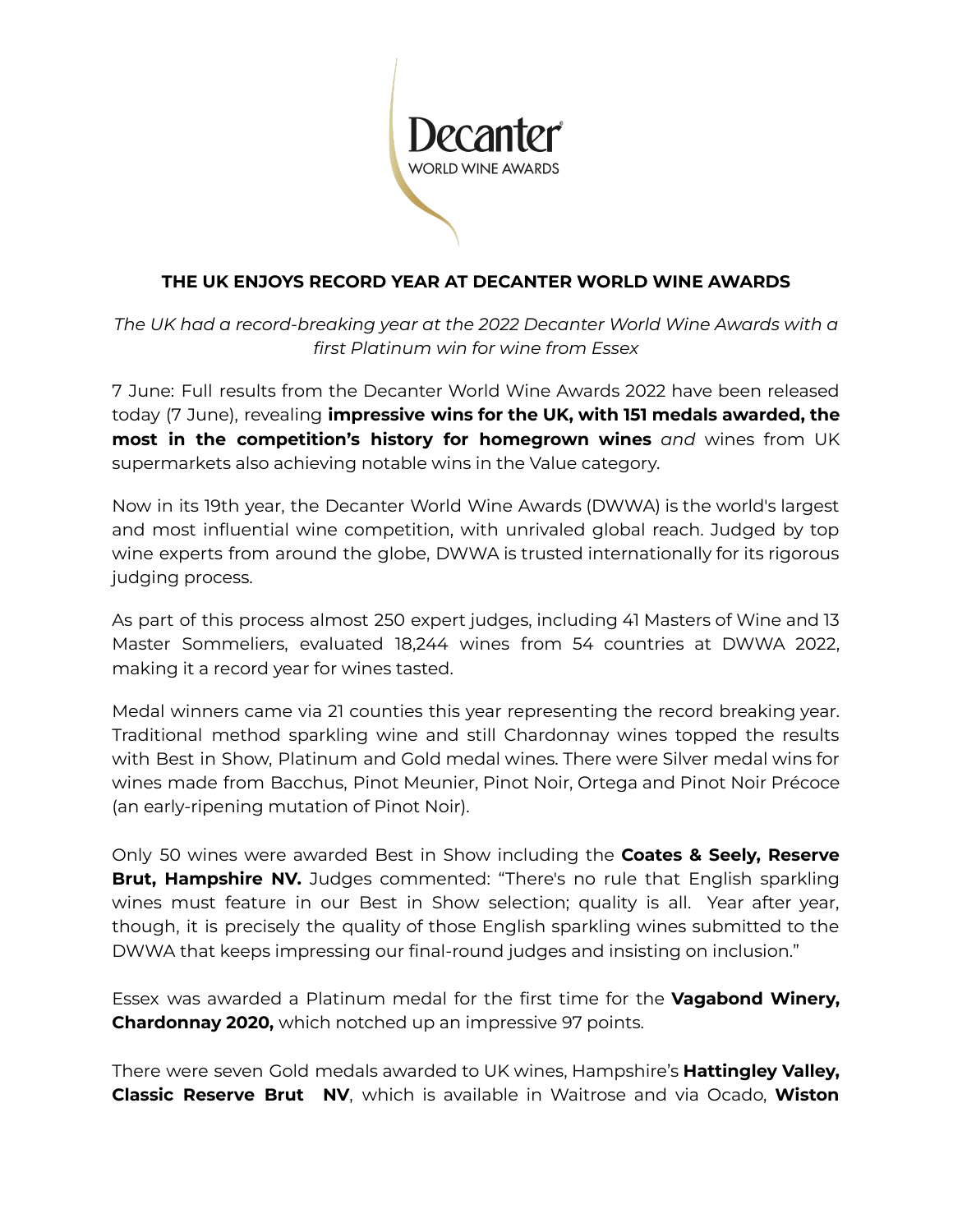

**Estate, Blanc de Noir Brut 2014** from West Sussex, **Gusbourne, Blanc de Noirs Brut 2018, Chapel Down's Kit's Coty Chardonnay 2019** and **Kit's Coty, Coeur de Cuvée 2016** all from Kent and **Albury Estate, Blanc de Noirs NV** from Surrey.

For UK supermarket buys, drinkers can also enjoy a top-scoring Argentinian Malbec from the value category (up to the value of £14.99) for **The Best Gran Montaña Reserve Malbec 2020** from Mendoza which was awarded the competition's top accolade of Value Best in Show and available at **Morrisons.**

**Asda's Extra Special Palacio de Vivero Verdejo 2021** from Rueda, Spain was awarded a Value Platinum medal.

**Co-op** offer three Value Gold medal winners (up to £14.99) including its own label **Irresistible Carménère, Maipó Valley, Chile 2021**, **BDX Revolution, Cabernet Franc Rosé Bordeaux, France 2021** and New Zealand's **Vavasour Sauvignon Blanc 2021 from Marlborough.**

Value Gold medals can also be found at **Waitrose** for, **Beronia Reserva, Rioja, Spain 2017** and at **Morrisons** for its **The Best Muscadet Sèvre et Maine sur lie 2020** from the Loire, France.

Decanter World Wine Awards Co Chair, Sarah Jane Evans MW, said: "Whether you are in a restaurant or a high street supermarket, that Decanter World Wine Awards medal is really something you can trust.

"Price to me is very important. We're all very price conscious at the moment so we are looking for value. If you see a Value Platinum, for heaven's sake pick it up - it's great value."

**Ukraine** had their best showing to date with 82% of wines entered winning medals (14 in total). Gold was awarded to **Beykush Winery Reserve Chardonnay 2019** who took special measures having their bottles [hand-delivered](https://www.decanter.com/decanter-world-wine-awards/ukraine-winerys-mission-to-deliver-bottles-to-dwwa-477464/) via Hungary, knowing that winning this prestigious award would be the key to higher export success and crucial income.

Visit awards.decanter.com for a full list of winners.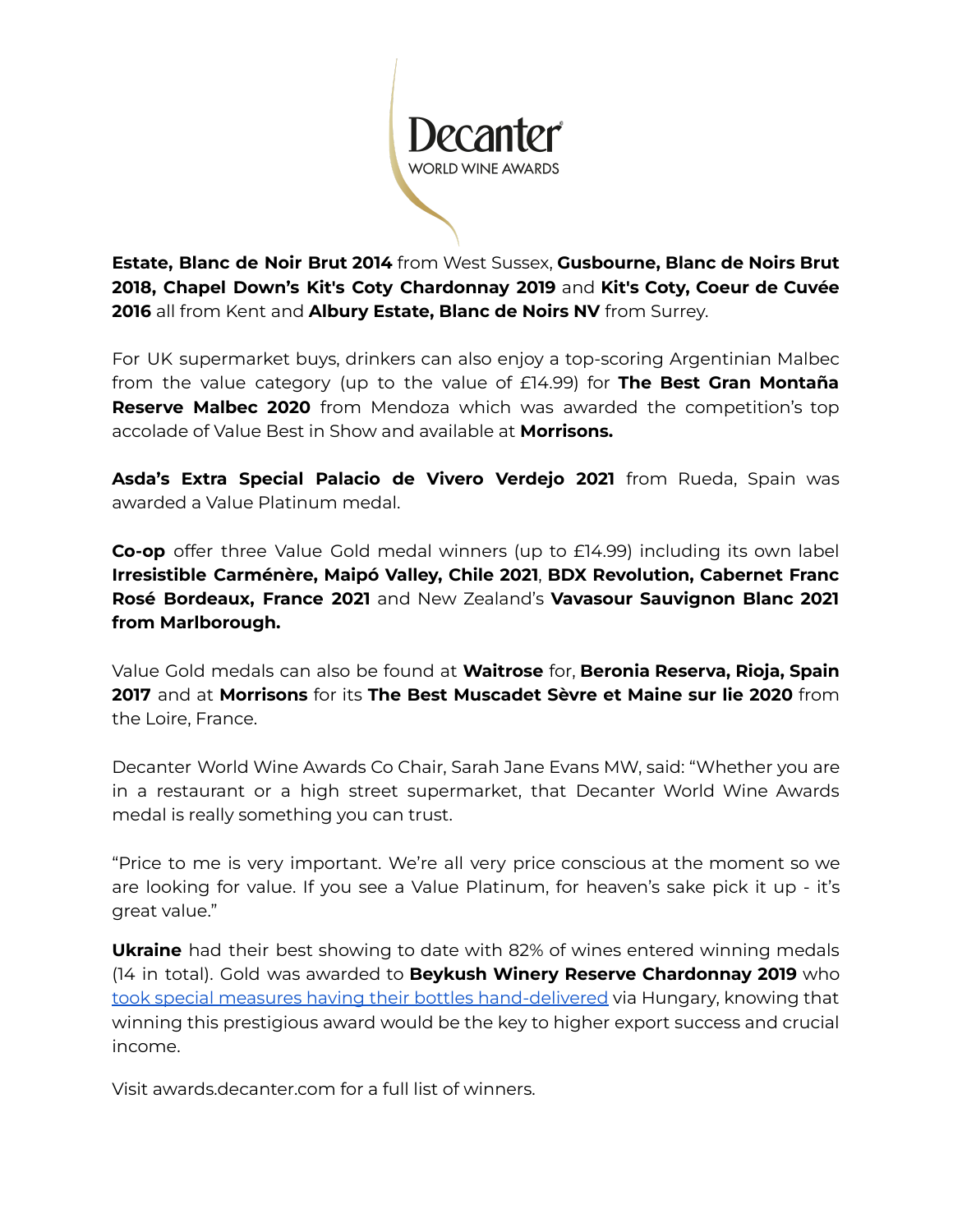

The Decanter World Wine Awards Co-Chairs and key spokespeople are available for interviews, please use the contact details below to arrange.

For more information contact: [Samantha@pantheracommunications.com](mailto:Samantha@pantheracommunications.com) [Thomas@pantheracommunications.com](mailto:Thomas@pantheracommunications.com)

## **Note to editors**

The UK was awarded a total of 151 medals, with 1 Best in Show, 1 Platinum, 7 Gold, 74 Silver and 68 Bronze.

The following wine won the Best in Show medals:

● Coates & Seely, Reserve Brut NV, Hampshire NV

The 21 counties represented as medal winners in this year's competition were: Berkshire, Buckinghamshire, Conwy, Cornwall, Derbyshire, Devon, Dorset, East Sussex, Essex, Gloucestershire, Hampshire, Herefordshire, Kent, Monmouthshire, Norfolk, Oxfordshire, Shropshire, Surrey, West Sussex, Wiltshire and Worcestershire.

## **About DWWA**

Launched in 2004 and now in its 19th year, the Decanter World Wine Awards (DWWA) is the world's largest and most influential wine competition.

Decanter - the world's leading wine media brand - has a trusted relationship with an international audience of both consumers and trade that sets DWWA apart from other competitions. Sustainability is a key focus for the DWWA team. All plastic and cardboard is collected and recycled, while every bottle is crushed and remelted, ready to be remade into usable glass within 30 days. All leftover wine is also collected, recycled and sold back into the national grid as gas.

## **About Decanter**

Decanter is the world's leading wine media brand with a total monthly reach in excess of 2 million via its print, digital and social channels. It has a unique place in the world wine market, with authoritative tastings and highly knowledgeable expert